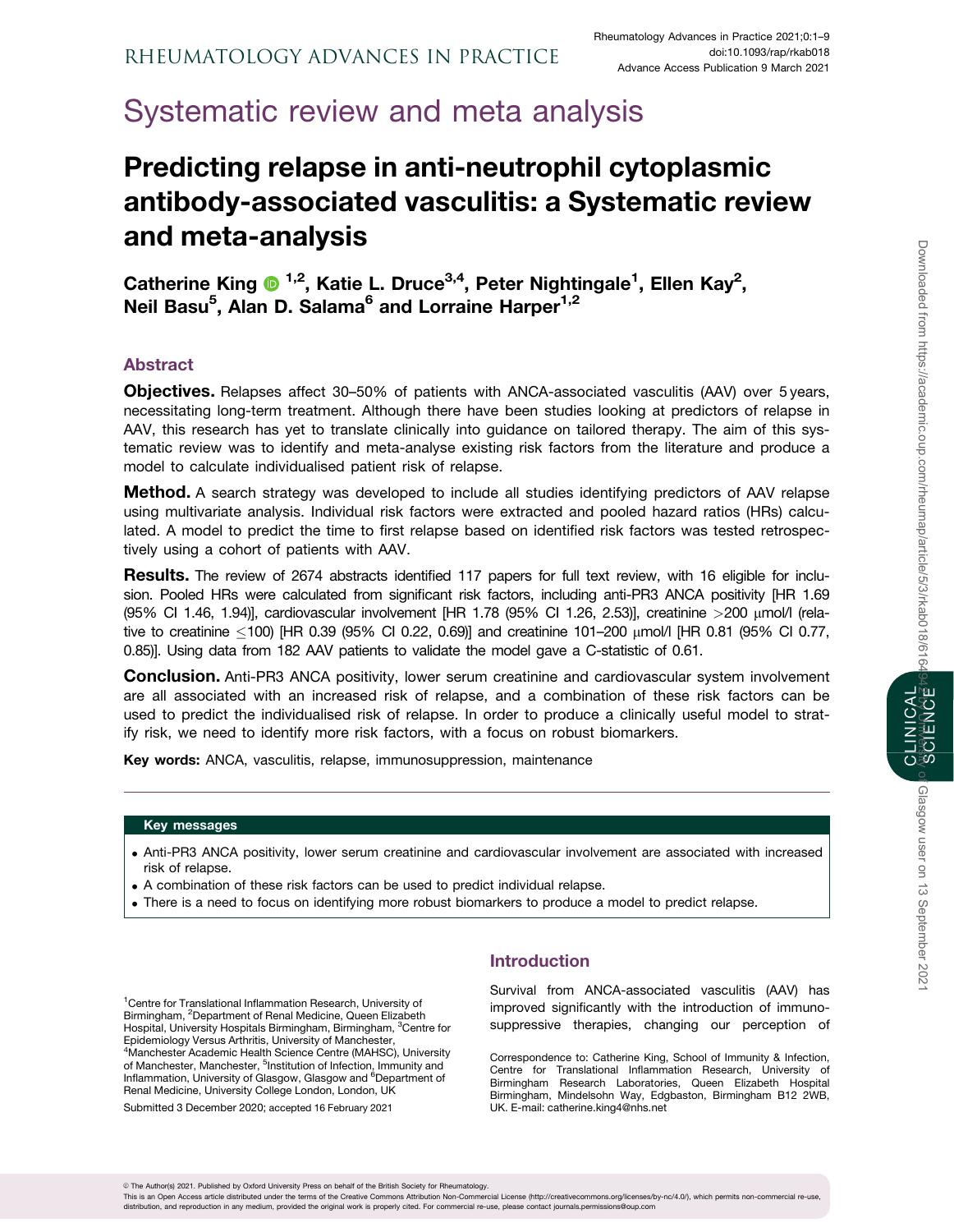<span id="page-1-0"></span>vasculitides from acutely fatal diseases to chronic relapsing–remitting conditions [[1,](#page-7-0) [2](#page-7-0)]. Although survival rates now approach 80% at 5 years, there is still considerable morbidity and mortality associated with AAV; the mortality ratio remains 2.6 times worse than the ageand sex-matched general population [[3](#page-7-0)].

Despite initial disease control, relapse occurs in 30– 50% of patients over 5 years, necessitating repeated courses of immunotherapy and, in many, long-term treatment [\[4](#page-7-0)]. Relapses are associated with accumulation of disease- and treatment-related damage and morbidity [[4](#page-7-0)]. However, prolonged maintenance therapy to reduce the risk of relapse is also coupled with toxicity [[5](#page-7-0)]. Current recommendations suggest  $\geq$ 24 months of remission-maintenance therapy once remission has been achieved, although the optimal duration remains unknown [[6,](#page-7-0) [7\]](#page-7-0).

Although there have been randomized control trials (RCTs) and a number of observational studies looking at clinical, histological and biochemical predictors of relapse in AAV, there is variability in the risk factors identified, and thus far, no meta-analysis of these has been performed to quantify their risk [[8–10\]](#page-7-0). Furthermore, this research has yet to translate clinically into guidance on tailored therapy dependent on individualised risk of relapse.

The primary aim of our study was to identify risk factors for relapse in AAV through a systematic review and meta-analysis. The secondary aim was to develop a model to predict the risk of relapse.

## **Methods**

This systematic review protocol was registered with the International Prospective Register of Systematic Reviews (PROSPERO) on 28 June 2018 (registration number: CRD42018102716).

#### Search strategies

A literature search strategy for MEDLINE and EMBASE was developed, with the help of a librarian, to include all studies identifying predictors of AAV relapse from database inception to December 2020. Database-specific indexing was used for MEDLINE and EMBASE. The main search concepts were AAV and all its derivatives for disease terminology combined with relapse/recurrence. We included only those studies written in English and involving adult humans. The search strategies can be found in the [supplementary material](https://academic.oup.com/rheumap/article-lookup/doi/10.1093/rap/rkab018#supplementary-data) (for MEDLINE, [Supplementary](https://academic.oup.com/rheumap/article-lookup/doi/10.1093/rap/rkab018#supplementary-data) [Table S1,](https://academic.oup.com/rheumap/article-lookup/doi/10.1093/rap/rkab018#supplementary-data) and for EMBASE, [Supplementary Table S2](https://academic.oup.com/rheumap/article-lookup/doi/10.1093/rap/rkab018#supplementary-data), available at Rheumatology Advances in Practice online).

Abstracts and titles for all studies identified from the literature search were reviewed by two reviewers (C.K. and E.K.) for relevance. They had to involve patients with AAV with reference to risk factors for relapse to be endorsed for full-paper review. Full papers of selected abstracts were then assessed independently for eligibility based on stipulated inclusion and exclusion criteria

(C.K. and K.L.D.), and any disagreements were resolved by a referee (E.K.). The main inclusion criteria were adult patients with a new diagnosis of AAV with  $>12$  months of follow-up. Patients had to have achieved remission with remission-induction treatment and subsequently received maintenance therapy. Studies had to have identified and quantified independent predictors of AAV relapse using multivariable analysis or an RCT with relapse or sustained remission as an endpoint. Studies were excluded if there was no definition of relapse, if their immunosuppression was not clearly defined with the induction and maintenance agent and duration, or if they were a case report, review or conference abstract.

We defined a risk factor as any measurable variable that was associated with a relapse event during the follow-up period of the study.

Further searches were also performed of the references in relevant papers and review articles to identify any additional studies that might also address the research question. Where the same study published results for a risk factor in more than one manuscript, the results from the most recent publication were used.

#### Data extraction

For the eligible studies, data were extracted by two authors (C.K. and K.L.D.) using a standardized form. Data extracted from the studies included sample size, sampling frame, data collection, follow-up duration, study design and aims. Details of induction and maintenance treatment were extracted, along with patient characteristics including gender, age, anti-PR3 positivity, BVAS and creatinine at study entry. Outcome data were extracted on risk factors with their hazard ratio (HR) and P-values. Where more than one model was presented in the same study, the model with the greatest number of significant risk factors was used.

On reviewing the sampling frame from the data-extraction form, it became apparent that there were 11 studies deemed eligible that had included patients from the same RCTs in their pooled study cohorts. The RCT cohorts included in more than one eligible study were CYCAZEREM, CYCLOPS, NORAM, MEPEX, WEGENT and IMPROVE; many of the original RCTs did not meet the initial inclusion criteria [\[11–16](#page-7-0)]. In order to ensure that there was no data duplication in the meta-analysis, further studies were excluded from the meta-analysis after a sensitivity analysis, assessment of quality using the Quality In Prognosis Studies (QUIPS) tool and discussion among all authors. The sensitivity analysis was performed by taking a single risk factor and calculating the pooled HR based on the inclusion of each duplicated study.

#### Statistical analysis

Only those risk factors that were identified in more than one eligible study were included in the meta-analysis. Studies presenting risk factors in the form of a HR and 95% CI, or those in which such estimates could be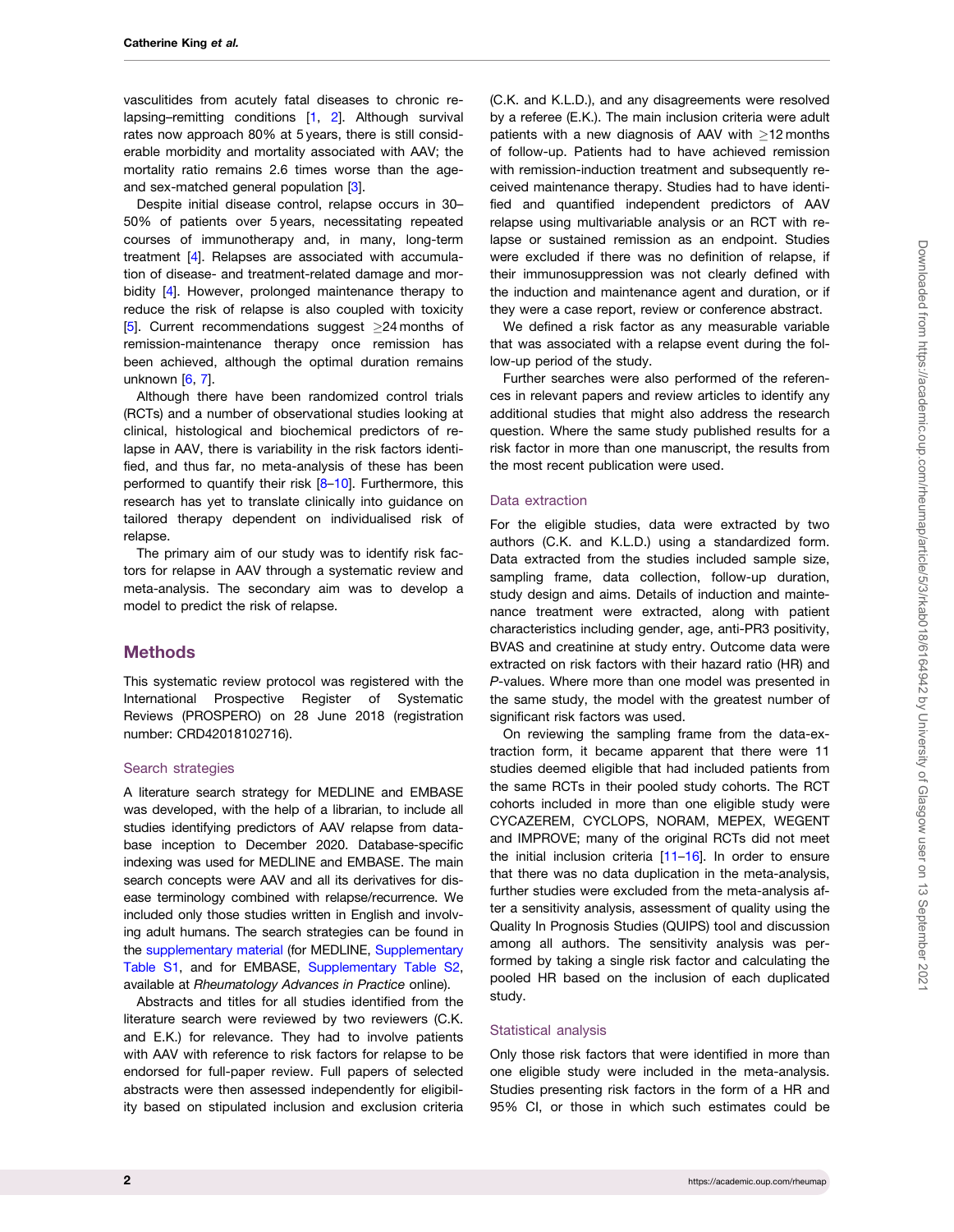<span id="page-2-0"></span>derived from the presented statistics, were included in the meta-analysis. Categorical risk factors were standardized to the same reference category and continuous variables to the same units. Pooled HRs for individual risk factors were calculated using REVMAN software. Heterogeneity was assessed using  $l^2$  statistics.

The quality of the studies was assessed using the QUIPS tool, which is designed for use in systematic reviews of prognostic factor studies [[17](#page-7-0)]. QUIPS is composed of six categories to assess the risk of bias: study participation; study attrition; prognostic factor measurement; outcome measurement; study confounding; and statistical analysis and reporting. For each study, all six categories were scored separately as being of high, moderate or low quality. Assessment of bias was completed independently by two authors (C.K. and K.L.D.) for each study included in the meta-analysis, with disagreements being resolved by discussion. All studies were included in the analysis, but where data duplication occurred, quality was used to differentiate studies for inclusion.

We constructed a funnel plot, in which a measure of the study size was plotted against the HR. We used the logarithm of the HRs from individual studies and the logarithm of precision (1/variance). The distribution on the funnel plot was used to assess for publication bias and small-study effect in the meta-analysis.

Concordance statistics were used to validate a model based on the identified risk factors at diagnosis, using the data collected retrospectively from the electronic patient records of 182 patients with AAV under the care of the vasculitis clinic at University Hospitals Birmingham National Health Service Foundation Trust in 2018. Patients were included if they had achieved remission after induction treatment and if data were available for the risk factors identified after the meta-analysis. We defined relapse in our cohort as new or worsening disease activity that required a change in treatment. BVAS was used to identify organ involvement, but this remained a clinical decision. Cox regression analysis was applied to test the possible score combinations of combined risk factors, with analysis truncated at 5 years of follow-up.

## **Results**

## Systematic review

We reviewed 2674 abstracts (1652 EMBASE, 1021 MEDLINE and 1 reference list), of which 2557 were excluded [\(Fig. 1A\)](#page-3-0). The complete list of abstracts reviewed and their outcomes are available on request from the corresponding author.

One hundred and seventeen full-text studies were then screened for eligibility. Of these, 101 were excluded, primarily owing to a lack of multivariate analysis or poor identification of specific treatment regimens, as outlined in [Fig. 1A.](#page-3-0)

The 16 studies eligible for the systematic review in-cluded a total of 27[8](#page-7-0)5 patients  $[8-13, 18-27]$  $[8-13, 18-27]$  $[8-13, 18-27]$  $[8-13, 18-27]$  $[8-13, 18-27]$ . The studies were published between 2005 and 2018, and the designs included nine RCTs, five post-hoc analyses and two cohort studies.

### Meta-analysis

#### Risk factors identified

Thirty risk factors were identified in total from the studies in the systematic review, of which 21 were identified in only one study and were not included in the metaanalysis ([Fig. 1B\)](#page-3-0). Thirteen of these single risk factors were not significant  $(P > 0.05)$ . As demonstrated in [Fig. 1A](#page-3-0), eight full-text articles were excluded because they identified these single-study risk factors. The single-study risk factors are included in [Supplementary](https://academic.oup.com/rheumap/article-lookup/doi/10.1093/rap/rkab018#supplementary-data) [Table S3](https://academic.oup.com/rheumap/article-lookup/doi/10.1093/rap/rkab018#supplementary-data), available at Rheumatology Advances in Practice online.

#### Quality assessment

The quality of the remaining nine studies was assessed using the QUIPS tool. This can be found in [Supplementary Table S4](https://academic.oup.com/rheumap/article-lookup/doi/10.1093/rap/rkab018#supplementary-data), available at Rheumatology Advances in Practice online.

None of the studies scored a low risk of bias in all six quality categories assessed using QUIPS. Study confounding was the area with the highest degree of bias across the studies owing to the variation in confounding factors assessed in the multivariate analysis of the studies. Only one RCT remained in the analysis, which reflects the overall poorer quality of the studies [[12](#page-7-0)].

#### Studies excluded owing to data duplication

Seven of nine of the remaining studies included patient cohorts from the same trials, and therefore studies had to be excluded from the analysis to avoid duplication of patient data. [Supplementary Table S5](https://academic.oup.com/rheumap/article-lookup/doi/10.1093/rap/rkab018#supplementary-data), available at Rheumatology Advances in Practice online, summarizes this duplication of patient cohorts.

The CYCLOPS trial was the most frequently used cohort, with four of the eligible studies including patients from this trial; only one of these could be included in the meta-analysis [[8,](#page-7-0) [9,](#page-7-0) [19](#page-7-0), [24](#page-8-0)]. The three largest studies, with the longest durations of follow-up, were those by De Joode et al. [[19](#page-7-0)], Walsh et al. [[8\]](#page-7-0) and Morgan et al. [[9\]](#page-7-0); they were all post-hoc analyses including pooled patient cohorts from multiple trials including CYCLOPS, each identifying multiple risk factors.

Anti-PR3 ANCA positivity at diagnosis was the most frequently identified risk factor. Using this risk factor, we performed a sensitivity analysis [\(Supplementary Table](https://academic.oup.com/rheumap/article-lookup/doi/10.1093/rap/rkab018#supplementary-data) [S6,](https://academic.oup.com/rheumap/article-lookup/doi/10.1093/rap/rkab018#supplementary-data) available at Rheumatology Advances in Practice online). This demonstrated a difference of only 0.62 between the largest (2.03) and smallest (1.41) HR, with the inclusion of the study by Walsh et al. [\[8](#page-7-0)] and exclusion of the other three duplicate studies producing a HR 1.69 (95% Cl 1.46, 1.94) with low heterogeneity ( $l^2$  7%). The study by Walsh et al.  $[8]$  $[8]$  had the largest sample size in the systematic review, with 535 patients and a median follow-up of 40 months. The studies by Walsh et al.  $[8]$  $[8]$ and Morgan et al.  $[9]$  $[9]$  were both assessed to have a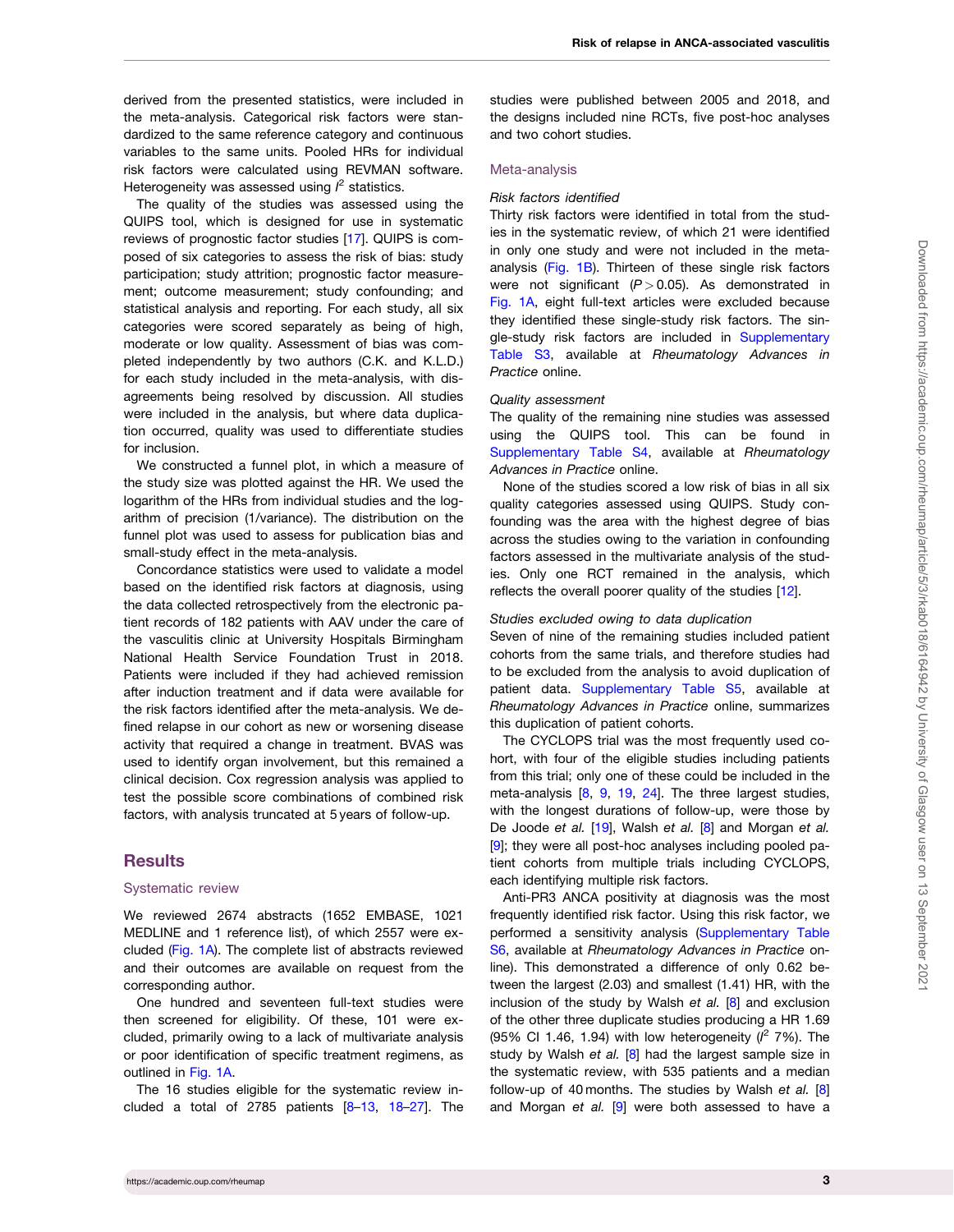<span id="page-3-0"></span>FIG. 1 Flowcharts demonstrating the number of studies (A) and risk factors (B) identified, screened and included in the meta-analysis



#### TABLE 1 All risk factors remaining in the meta-analysis

| <b>Risk factor</b>                                                                    | studies | Number of Effect size [HR<br>(fixed, 95% CI)] | P-value     | $I^2(%$ |
|---------------------------------------------------------------------------------------|---------|-----------------------------------------------|-------------|---------|
| Anti-PR3 ANCA positive at diagnosis                                                   | 4       | 1.69 (1.46, 1.94)                             | $<$ 0.00001 |         |
| Lung involvement at diagnosis                                                         | 3       | 1.18(0.90, 1.86)                              | 0.24        | 0       |
| Age at diagnosis (per year)                                                           | 3       | 1.00(0.99, 1.01)                              | 0.79        | 84      |
| Cardiovascular system involvement at diagnosis                                        | 2       | 1.78 (1.26, 2.53)                             | 0.001       | 43      |
| Upper respiratory tract involvement at diagnosis                                      | 2       | 1.39(0.91, 2.13)                              | 0.13        | 0       |
| Creatinine at diagnosis $>200$ µmol/l (relative to creatinine $<$ 100 µmol/l)         | $2^*$   | 0.39(0.22, 0.69)                              | 0.001       | n/a     |
| Creatinine at diagnosis 100-200 $\mu$ mol/I (relative to creatinine <100 $\mu$ mol/I) |         | 0.81(0.77, 0.85)                              | < 0.001     | n/a     |

\*Creatinine was identified as a risk factor in two studies, but owing to the different units of measurement the data could not be pooled and were selected from one study. HR: hazard ratio; n/a: not assessed.

moderate risk of bias using the QUIPs tool, compared with a high risk in the study by De Joode et al. [\[19](#page-7-0)] [\(Supplementary Table S4](https://academic.oup.com/rheumap/article-lookup/doi/10.1093/rap/rkab018#supplementary-data), available at Rheumatology Advances in Practice online). Overall, our consensus opinion was that selecting the study by Walsh et al. [[8](#page-7-0)] produced a more reliable and clinically relevant meta-analysis.

The same process was followed for the WEGENT trial, excluding the study by Puéchal et al.  $[20]$  $[20]$  from further analysis.

#### Risk factors included in the meta-analysis

Pulsed vs oral CYC was excluded as a risk factor after all three of the studies that identified this risk factor were excluded owing to data duplication [\[9](#page-7-0), [19,](#page-7-0) [24](#page-8-0)]. Six risk factors remained in the meta-analysis identified from four studies, as listed in Table 1 [[8,](#page-7-0) [18,](#page-7-0) [22,](#page-8-0) [25](#page-8-0)]. Three of these risk factors produced non-significant  $(P < 0.05)$  pooled HRs (Table 1). These risk factors were

composed of non-significant HRs from individual studies and despite pooling, remained non-significant.

The measurement unit of creatinine varied between studies, making it difficult to pool this relapse risk. Two studies remaining in the meta-analysis demonstrated the negative trend for increasing relapse risk with a lower serum creatinine at diagnosis, although their units could not be pooled [[8,](#page-7-0) [18\]](#page-7-0). Likewise, an additional study in the meta-analysis, by Pierrot-Deseilligny Despujol et al. [\[22\]](#page-8-0), identified a reduced risk of relapse associated with an estimated glomerular filtration rate <30ml/min. We included the data from the study by Walsh et al. [\[8\]](#page-7-0) because this included the larger number of patients and it graded the risk factor, producing two HRs.

Thus, the meta-analysis identified three significant risk factors for relapse in patients with AAV, namely anti-PR3 ANCA positivity [\(Fig. 2A\)](#page-4-0), cardiovascular system (CVS) involvement [\(Fig. 2B](#page-4-0)) and a lower serum creatinine, all at diagnosis.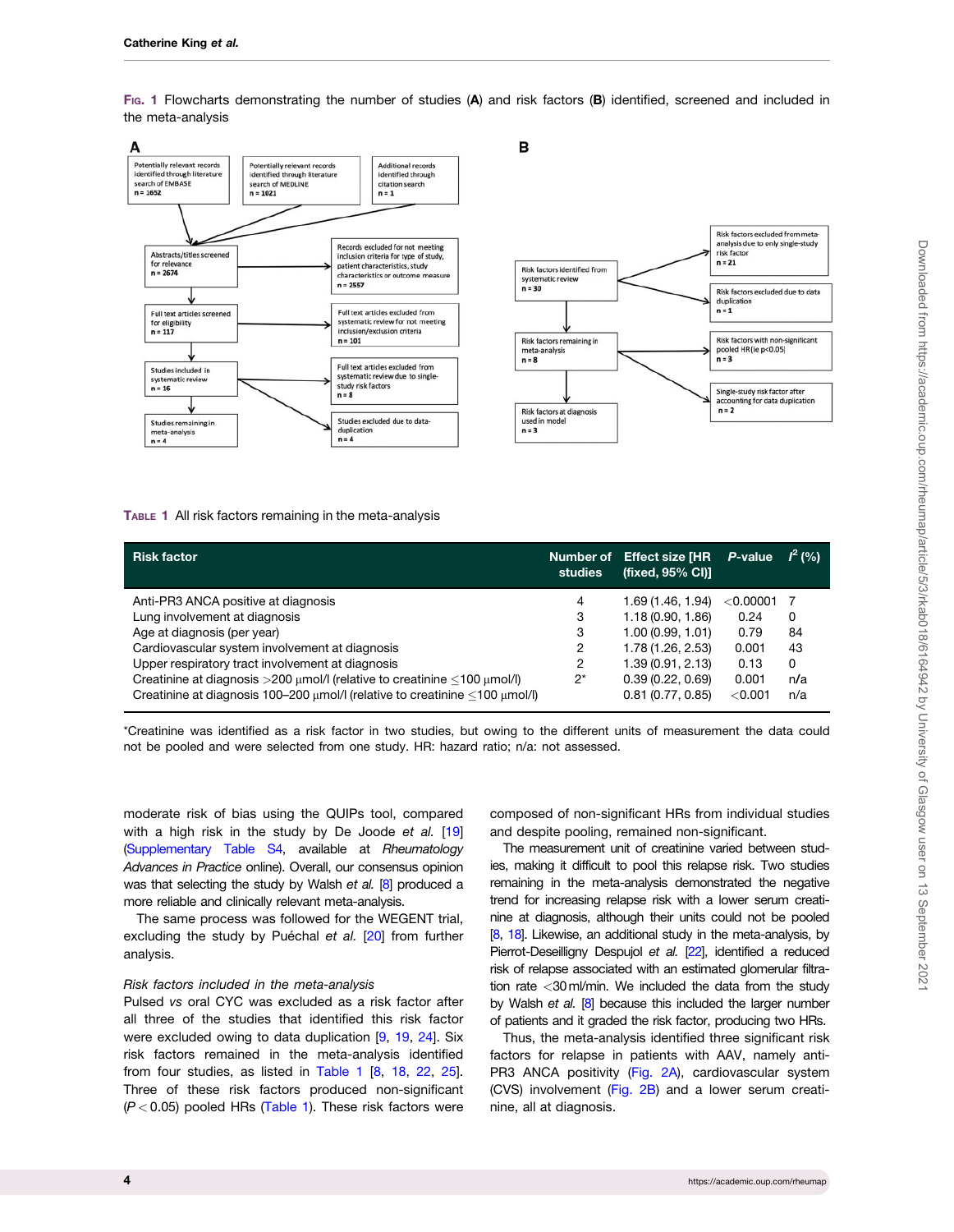<span id="page-4-0"></span>FIG. 2 Forest plots for risk factors included in the meta-analysis



(A) Relapse risk of pooled hazard ratio for anti-PR3 ANCA positive. (B) Relapse risk of pooled hazard ratio for cardiovascular system involvement.

TABLE 2 Comparison of patient demographics of the cohort used to test the model with pooled cohorts from the metaanalysis

| <b>Demographic</b>                              | <b>Patient cohort used</b><br>to test model ( $n = 182$ ) | Pooled median values from patient<br>cohorts included in meta-analysis ( $n = 1041$ ) |
|-------------------------------------------------|-----------------------------------------------------------|---------------------------------------------------------------------------------------|
| Age at diagnosis, median (range), years         | 57 (17-85)                                                | 59                                                                                    |
| Male gender, %                                  | 58                                                        | 55                                                                                    |
| White British ethnicity, %                      | 89                                                        | 87                                                                                    |
| Anti-PR3 positive at diagnosis, %               | 61                                                        | 64                                                                                    |
| Creatinine at diagnosis, median (range), umol/l | 146 (44–1137)                                             | 190                                                                                   |
| Cardiovascular involvement at diagnosis, %      | 6                                                         |                                                                                       |
| Relapse in first 5 years, %                     | 41                                                        | 41                                                                                    |
| Duration of follow-up, median (range), months   | 133 (7–329)                                               | 46                                                                                    |

#### Publication bias

A funnel plot was constructed for the risk factor shown in the most studies, anti-PR3 ANCA positivity, in which a measure of the study size was plotted against the HR. This was done to detect publication bias or the smallstudy effect. We had only four studies plotted on the chart; therefore, it was difficult to assess for asymmetry and this has not been included. During the screening for this review and when assessing the quality of the included studies, it became apparent that the HR for nonsignificant risk factors was not always published, which might have introduced an element of reporting bias to this review.

### How useful are risk factors for predicting relapse in a real-world setting?

#### Creating the model

The secondary aim of this study was to develop a model to predict relapse. The three significant risk factors

included in this model were anti-PR3 ANCA positivity [HR 1.69 (95% CI 1.46, 1.94)], CVS involvement [HR 1.78 (95% CI 1.26,2.53)], creatinine >200 mmol/l (relative to creatinine ≤100 μmol/l) [HR 0.39 (95% Cl 0.22, 0.69)] and creatinine 101-200  $\mu$ mol/l (relative to creatinine  $\leq$ 100 µmol/l) [HR 0.81 (95% CI 0.77, 0.85)]. These HRs were combined to estimate HRs of every combination, as shown in [Supplementary Table S7,](https://academic.oup.com/rheumap/article-lookup/doi/10.1093/rap/rkab018#supplementary-data) available at Rheumatology Advances in Practice online.

#### Testing the model

Patient cohort. Data were used from 182 patients with AAV from a single tertiary centre to validate the model based on the three risk factors; the patient demographics of this cohort are shown in Table 2 and compared with the pooled patient cohorts included in the meta-analysis. One hundred and four (57%) of the patients relapsed with a median follow-up time of 133 months; 75 (41%) relapsed within 5 years (Table 2). One hundred and eleven (61%) of the patients were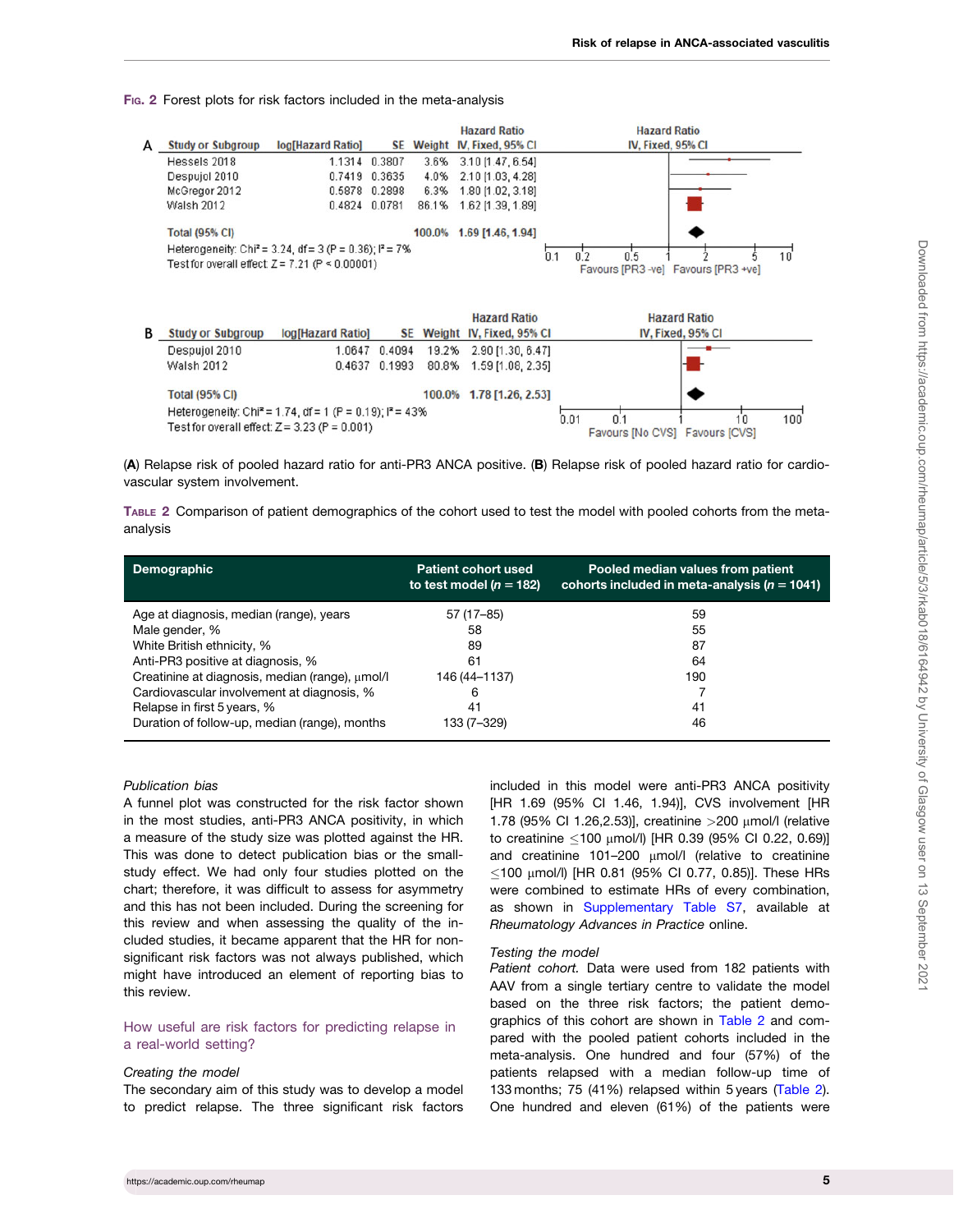TABLE 3 Results of Cox regression analysis of relapse-free survival in the 5 years following diagnosis for our patient cohort

| <b>Risk combination</b>                            | P-value | <b>HR (fixed, 95% CI)</b> | <b>Theoretical HR calculated</b><br>from meta-analysis |
|----------------------------------------------------|---------|---------------------------|--------------------------------------------------------|
| High creatinine, anti-PR3 negative, CVS negative   | 0.002   | 0.23(0.09, 0.60)          | 0.23                                                   |
| High creatinine, anti-PR3 positive, CVS negative   | 0.002   | 0.35(0.19, 0.67)          | 0.39                                                   |
| Medium creatinine, anti-PR3 negative, CVS negative | 0.001   | 0.22(0.09, 0.54)          | 0.48                                                   |
| Medium creatinine, anti-PR3 positive, CVS negative | 0.014   | 0.40(0.20, 0.83)          | 0.81                                                   |
| Low creatinine, anti-PR3 negative, CVS negative    | 0.059   | 0.45(0.20, 1.03)          | 0.59                                                   |
| Low creatinine, anti-PR3 postive, CVS negative     | Ref.    | Ref.                      | Ref.                                                   |

Comparison of relapse risk for the patient cohort calculated through Cox regression analysis, with the theoretical HR for the same combinations of risk factors identified from the meta-analysis. The theoretical HRs for the risk factor combinations were estimated by multiplying the HRs for the constituent risk factors identified from the meta-analysis. High creatinine, >200 µmol/l; medium creatinine, 100-200 µmol/l; low creatinine, <100 µmol/l. CVS: cardiovascular system; HR: hazard ratio; Ref.: reference category.



FIG. 3 Kaplan–Meier curve for relapse-free survival dependent on risk factors

anti-PR3 positive at diagnosis with a median creatinine of  $146 \mu$ mol/l; 33% had a creatinine at diagnosis  $\leq$ 100 μmol, 32% 101–200 μmol/l and 35% >200 μmol/l. Only 11 of 182 patients (6%) had CVS organ involvement at diagnosis.

Concordance statistics. Testing our model using these data produced a concordance (C-statistic) of 0.61, with a standard error of 0.029. The model was truncated at 5 years of follow-up; there was a very small improvement in the C-statistic to 0.62, with a standard error of 0.032.

Cox regression. We used Cox regression to assess the risk of relapse in our cohort of patients relative to the risk factors present in the patient at diagnosis, as shown in Table 3. We were unable to test CVS involvement reliably owing to the low incidence rate of 6% in our patients. We performed Cox regression analysis, truncated at 5 years, for the other six combinations of risk factors. Comparing the risk of relapse in our patient cohort for each possible outcome with the highest risk of relapse outcome (anti-PR3 ANCA positive and low creatinine), all but one was statistically significant  $(P < 0.05$ ; Table 3). The HRs estimated from the data were consistent with those derived from the results of the metaanalysis, as demonstrated in Table 3.

Kaplan–Meier curve for relapse-free survival. The Kaplan–Meier curve (Fig. 3) demonstrates relapse-free survival in the 5 years following diagnosis for our patients for the different combinations of risk factors. Although there is some overlap on the curve between outcomes, those patients with the highest risk (i.e. anti-PR3 positive and low creatinine) are clearly defined. We did not censor for death for the cumulative relapse-free survival because none of the patients in our cohort died without relapsing.

## **Discussion**

This is the first meta-analysis to study risk factors for relapse in AAV. We identified three significant risk factors from the meta-analysis: anti-PR3 ANCA positivity, CVS involvement and a lower serum creatinine at diagnosis. A pooled HR was calculated for each risk factor, which enabled us to attribute risk to specific combinations of risk factors in AAV and create a model.

The model we created appeared to be a modest approximation of relapse risk, but we could not test CVS involvement reliably within the model because its incidence was rare. We have demonstrated clearly through the Kaplan–Meier curve that the combination of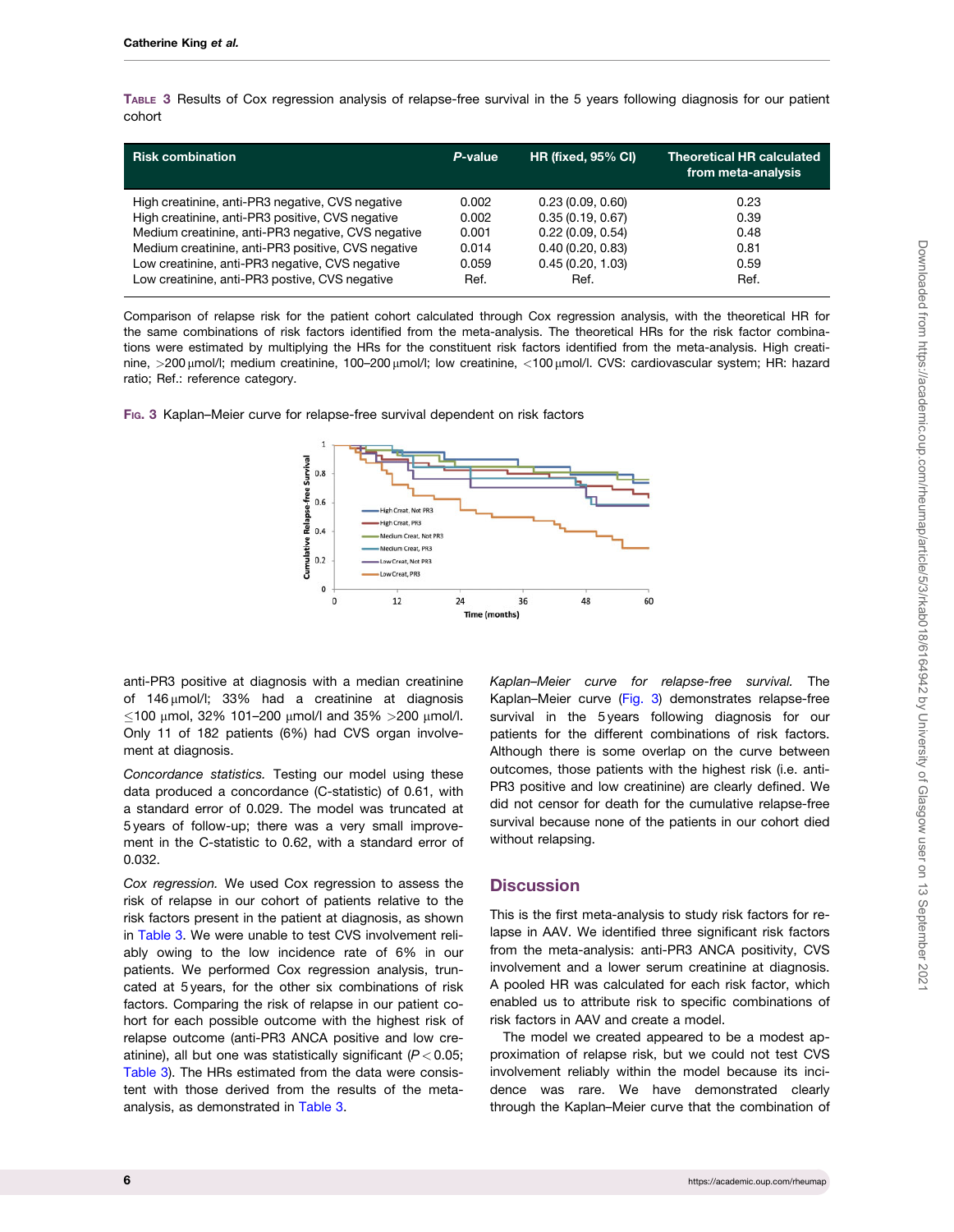<span id="page-6-0"></span>anti-PR3 ANCA positivity and preserved renal function in patients with AAV carries the greatest risk of relapse. Clinicians when presented with patients with both risk factors must consider a prolonged duration of maintenance therapy, but a model based around only two risk factors is unlikely to be clinically useful.

A previous systematic review by Mukhtyar et al. [\[28](#page-8-0)] looked at outcomes in AAV and identified similar risk factors for relapse, but a meta-analysis was not performed. Additionally, Tomasson et al. [[29](#page-8-0)] produced a meta-analysis looking specifically at ANCA measurements during remission to predict relapse. However, ours is the first meta-analysis identifying multiple risk factors for relapse in AAV. Multiple studies have shown that anti-PR3 ANCA-positive patients are at an increased risk of relapse compared with anti-MPO ANCApositive patients. Much less explored, and arguably contrary to what we might expect, is the reduced relapse risk associated with poorer renal function. It has been suggested that this might be attributable to the immune dysfunction caused by renal failure [\[30–32](#page-8-0)].

A strength of this review is testing the model using our patient cohort. This cohort appears to be comparable to the patient cohorts identified in the meta-analysis, providing assurance the results are valid ([Table 2](#page-4-0)) [[33](#page-8-0)]. The definition of relapse and cardiovascular organ involvement in our cohort matched each of the studies included in the meta-analysis.

Our meta-analysis has several limitations. A substantial proportion of the studies included in the systematic review had to be excluded from the meta-analysis, predominantly owing to data duplication. This highlights the limited data sets we have looking at relapse risk in this cohort of patients. The evidence for pulsed CYC as a risk factor for relapse compared with oral CYC is strongly established; however, this was not included after all of the studies identifying it were removed owing to data duplication. Although this is an important risk factor that is not included in the meta-analysis, we could not have validated this in the model using our cohort, because all of our patients are now managed with pulsed CYC owing to the increased side-effect profile associated with oral use. In addition, many of the newer trials, such as RAVE, MAINRITSAN and PEXIVAS, recruited patients with new and relapsing disease [[34](#page-8-0)– [36\]](#page-8-0). Relapsing disease was one of the exclusion criteria for this meta-analysis, because previous relapse can be a confounding factor to further relapse. There should be scope for post-hoc analysis of more recent trials, such as RITUXVAS, to recognize new factors and endorse already identified factors affecting relapse outcome in AAV. A greater focus on biomarkers might provide more robust risk factors.

Excluding studies to account for data duplication might have introduced bias, but the sensitivity analysis performed for the risk factors was reassuring. The largest study included in this review contained data from a pooled post-hoc analysis from multiple RCTs. Including the data from the original RCTs would have been

preferable, but many of these RCTs did not meet the inclusion criteria for the systematic review. Additionally, pooled analyses looked at multiple risk factors with a much larger number of patients over a longer period of follow-up compared with the original RCTs.

We did not include risk factors in the meta-analysis that were identified in only a single study in order to improve the reliability of the model; many of these were not significant and, by definition, not therefore a risk factor. Although excluding significant factors might have introduced selection bias, we do not feel that the addition of these factors would have changed the clinical usefulness of the model.

Initially, patients with Eosinophilic granulomatosis with polyangiitis (EGPA) were included in our search strategy. Although EGPA is classified as an AAV, it behaves differently from Granulomatosis with Polyangiitis and Microscopic Polysangiitis and it is rarer; therefore, there has been less research into this subgroup. It became apparent that the predictors of relapse for this vasculitis, such as eosinophil count and anti-MPO positivity, were different, and we made a decision to exclude patients with EGPA from the meta-analysis [[37\]](#page-8-0). Not having stipulated this from the outset might have introduced selection bias.

A common limitation with meta-analyses is the comparability of the cohorts and the appropriateness of the comparison. The included cohorts differed in terms of the induction and maintenance treatment and durations, AAV subgroups and disease severity. None of the four studies included in the meta-analysis was a RCT. For these studies, the quality of the multivariate analysis to identify risk factors was reliant upon adjusting for confounding factors, and there was some variation between studies. Although this is commented on in the quality assessment of each study, studies were not excluded entirely based on this quality assessment. Additionally, relapse risk appears to change over time; there was a range of follow-up for the studies between 35 and 50 months. When testing the model, we truncated the follow-up for our cohort of patients to 5 years given that Cox regression relies on the assumption that the HR stays the same over time. Despite this variation within the meta-analysis, the heterogeneity was generally low.

#### **Conclusion**

Anti-PR3 positivity, a lower serum creatinine and CVS involvement at diagnosis are all associated with an increased risk of relapse, and a combination of these risk factors can be used to predict an individualised relapse risk. To produce a clinically useful model to stratify risk and guide the duration of maintenance treatment, we need to identify a greater number of risk factors, with a focus towards more robust biomarkers.

## Acknowledgements

We thank Mary Ingram (librarian at the Centre for Epidemiology Versus Arthritis, University of Manchester) for her help with formulating the search strategy.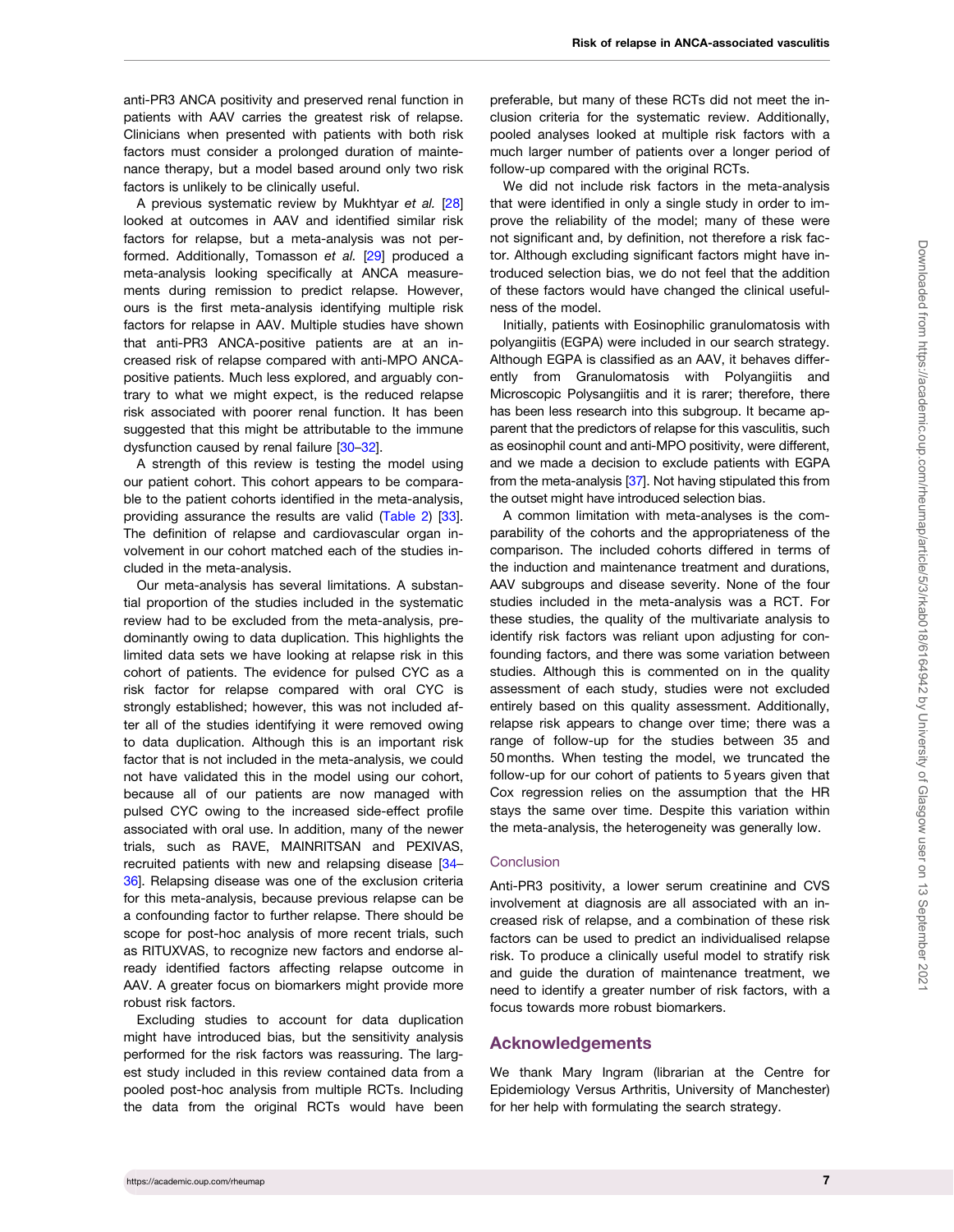<span id="page-7-0"></span>Catherine King is funded by the National Institute for Health Research (NIHR) Academic Clinical Fellow programme for this research project.

Funding: No specific funding was received from any bodies in the public, commercial or not-for-profit sectors to carry out the work described in this article.

Disclosure statement: Neil Basu has grants from Vifor, personal fees from Roche; outside the submitted work. The other authors have declared no conflicts of interest.

## Data availability statement

Additional data underlying this article which are not already available in the article or in its online [supplemen](https://academic.oup.com/rheumap/article-lookup/doi/10.1093/rap/rkab018#supplementary-data)[tary material](https://academic.oup.com/rheumap/article-lookup/doi/10.1093/rap/rkab018#supplementary-data), will be shared on reasonable request to the corresponding author.

# Supplementary data

[Supplementary data](https://academic.oup.com/rheumap/article-lookup/doi/10.1093/rap/rkab018#supplementary-data) are available at Rheumatology Advances in Practice online.

## **References**

- [1](#page-1-0) Fauci AS, Haynes BF, Katz P, Wolff SM. Wegener's granulomatosis: prospective clinical and therapeutic experience with 85 patients for 21 years. Ann Intern Med 1983;98:76–85.
- [2](#page-1-0) Walton EW. Giant-cell granuloma of the respiratory tract (Wegener's granulomatosis). Br Med J 1958;2:265–70.
- [3](#page-1-0) Flossmann O, Berden A, de Groot K et al.; for the European Vasculitis Study Group. Long-term patient survival in ANCA-associated vasculitis. Ann Rheum Dis 2011;70:488–94.
- [4](#page-1-0) Robson J, Doll H, Suppiah R et al. Damage in the ancaassociated vasculitides: long-term data from the European vasculitis study group (EUVAS) therapeutic trials. Ann Rheum Dis 2015;74:177–84.
- [5](#page-1-0) Hoffman GS, Kerr GS, Leavitt RY et al. Wegener granulomatosis: an analysis of 158 patients. Ann Intern Med 1992;116:488–98.
- [6](#page-1-0) Yates M, Watts RA, Bajema IM et al. EULAR/ERA-EDTA recommendations for the management of ANCAassociated vasculitis. Ann Rheum Dis 2016;75:1583–94.
- [7](#page-1-0) Ntatsaki E, Carruthers D, Chakravarty K et al.; BSR and BHPR Standards, Guidelines and Audit Working Group. BSR and BHPR guideline for the management of adults with ANCA-associated vasculitis. Rheumatology 2014; 53:2306–9.
- [8](#page-2-0) Walsh M, Flossmann O, Berden A et al.; European Vasculitis Study Group. Risk factors for relapse of antineutrophil cytoplasmic antibody-associated vasculitis. Arthritis Rheum 2012;64:542–8.
- [9](#page-2-0) Morgan MD, Szeto M, Walsh M et al.; European Vasculitis Society. Negative anti-neutrophil cytoplasm antibody at switch to maintenance therapy is associated

with a reduced risk of relapse. Arthritis Res Ther 2017; 19:129.

- 10 Karras A, Pagnoux C, Haubitz M et al. Randomised controlled trial of prolonged treatment in the remission phase of ANCA-associated vasculitis. Ann Rheum Dis 2017;76:1662–8.
- 11 De Groot K, Rasmussen N, Bacon PA et al.; for the European Vasculitis Study Group. Randomized trial of cyclophosphamide versus methotrexate for induction of remission in early systemic antineutrophil cytoplasmic antibody-associated vasculitis. Arthritis Rheum 2005;52: 2461–9.
- [12](#page-2-0) Hiemstra TF, Walsh M, Mahr A et al.; European Vasculitis Study Group (EUVAS). Mycophenolate mofetil vs azathioprine for remission maintenance in antineutrophil cytoplasmic antibody-associated vasculitis: a randomized controlled trial. JAMA 2010;304: 2381–8.
- 13 Pagnoux C, Mahr A, Hamidou MA et al.; French Vasculitis Study Group. Azathioprine or methotrexate maintenance for ANCA-associated vasculitis. N Engl J Med 2008;359:2790–803.
- 14 Jayne DR, Gaskin G, Rasmussen N et al.; European Vasculitis Study Group. Randomized trial of plasma exchange or high-dosage methylprednisolone as adjunctive therapy for severe renal vasculitis. J Am Soc Nephrol 2007;18:2180–8.
- 15 Jayne D, Rasmussen N, Andrassy K et al.; European Vasculitis Study Group. A randomized trial of maintenance therapy for vasculitis associated with antineutrophil cytoplasmic autoantibodies. N Engl J Med 2003;349:36–44.
- 16 de Groot K, Harper L, Jayne DRW et al. Pulse versus daily oral cyclophosphamide for induction of remission in antineutrophil cytoplasmic antibody-associated vasculitis: a randomized trial. Ann Intern Med 2009;150: 670–80.
- [17](#page-2-0) Hayden JA, Cote P, Bombardier C. Evaluation of the quality of prognosis studies in systematic reviews. Ann Intern Med 2006;144:427–37.
- [18](#page-3-0) Hessels AC, Rutgers A, Sanders JSF, Stegeman CA. Thiopurine methyltransferase genotype and activity cannot predict outcomes of azathioprine maintenance therapy for antineutrophil cytoplasmic antibody associated vasculitis: a retrospective cohort study. PLoS One 2018;13:e0195524.
- [19](#page-2-0) de Joode AAE, Sanders JSF, Puéchal X et al. Long term azathioprine maintenance therapy in ANCA-associated vasculitis: combined results of long-term follow-up data. Rheumatology 2017;56:1894–901.
- [20](#page-3-0) Puéchal X, Pagnoux C, Perrodeau E et al.; French Vasculitis Study Group. Long-term outcomes among participants in the Wegent trial of remission-maintenance therapy for granulomatosis with polyangiitis (Wegener's) or microscopic polyangiitis. Arthritis Rheumatol 2016;68: 690–701.
- 21 Walsh M, Faurschou M, Berden A et al.; European Vasculitis Study Group. Long-term follow-up of cyclophosphamide compared with azathioprine for initial maintenance therapy in ANCA-associated vasculitis. Clin J Am Soc Nephrol 2014;9:1571–6.